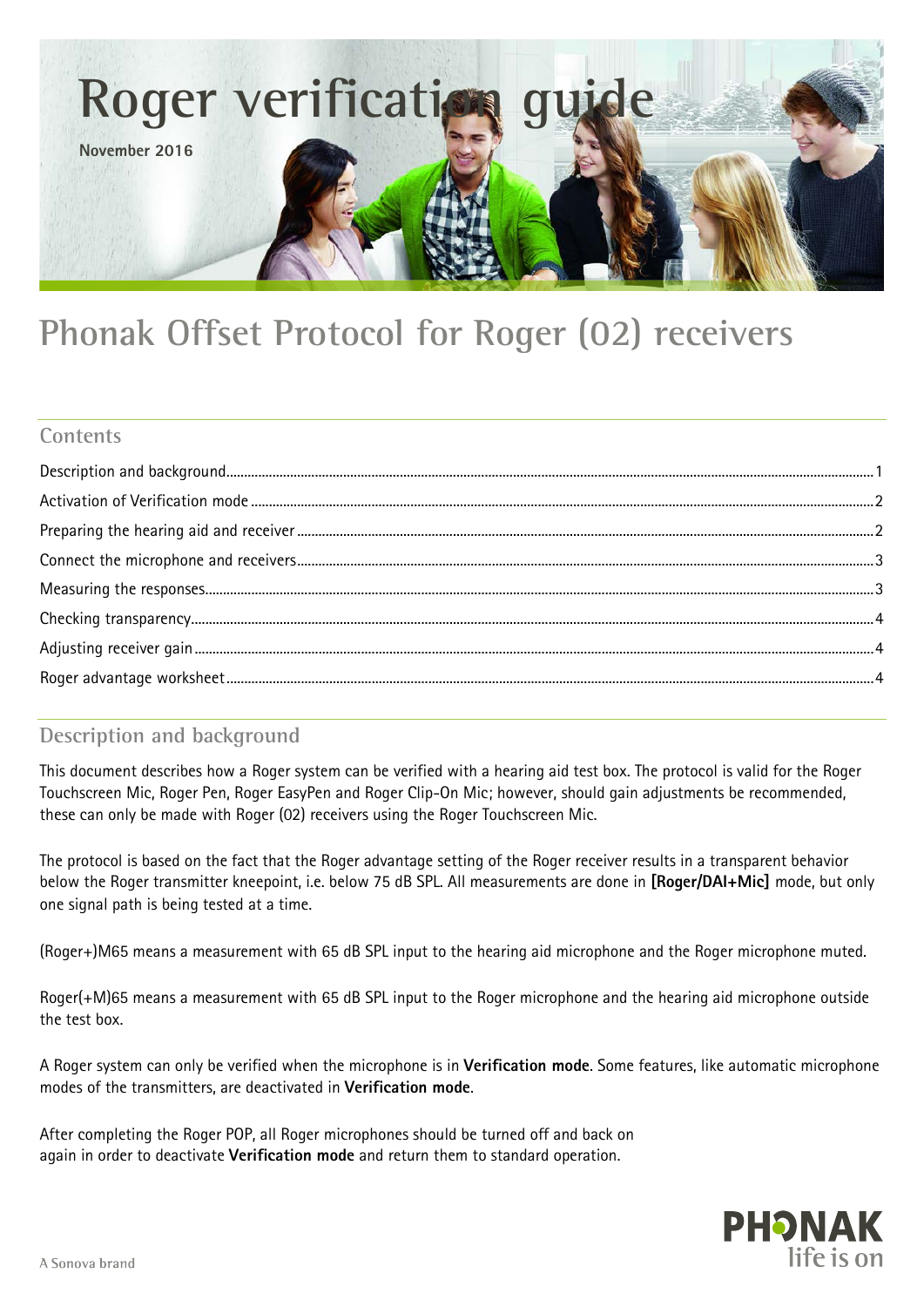# <span id="page-1-0"></span>**Activating of Verification mode**

Activation of **Verification mode** differs between Roger microphones.

Roger Touchscreen Mic: activated in the touchscreen menu by tapping **[Settings], [Verification mode],** and **[Activate].** 

When **Verification mode** has been activated an orange banner will be displayed below the status bar (see image on right).

Roger Pen and Roger EasyPen: activated by turning it off, then on again. Press the **[Connect]** button 5 times in a row within 60 seconds after switching on.

The indicator light will flash orange to indicate **Verification mode** is active.

Roger Clip-On Mic: activated by turning it off, then on again and pressing the **[Connect]** button 5 times in a row within 60 seconds after switching on**.**

The indicator light will flash orange to indicate **Verification mode** is active.



Once the Roger POP is complete, switching the respective microphone off and on again will deactivate **Verification mode** and return the microphone to standard operation.

## <span id="page-1-1"></span>**Preparing the hearing aid and receiver**

Ensure the DAI contacts on the hearing aid are clean and attach a design-integrated Roger receiver or the audio shoe and Roger X receiver.

By default all Roger receivers are programmed with the appropriate Roger advantage setting. If the Roger receiver has been previously programmed with a different value, reset the Roger receiver to the default setting with the Roger Touchscreen Mic. Tap **[Settings], [Roger receiver settings],** and **[Default setting].**

Switch on the hearing aid and wait a full 60 seconds to allow the system to boot to full operation. Ensure the hearing aid is in the appropriate program for using Roger.

Phonak hearing aids must be in the **[Roger/DAI+Mic]** program for all measurements.

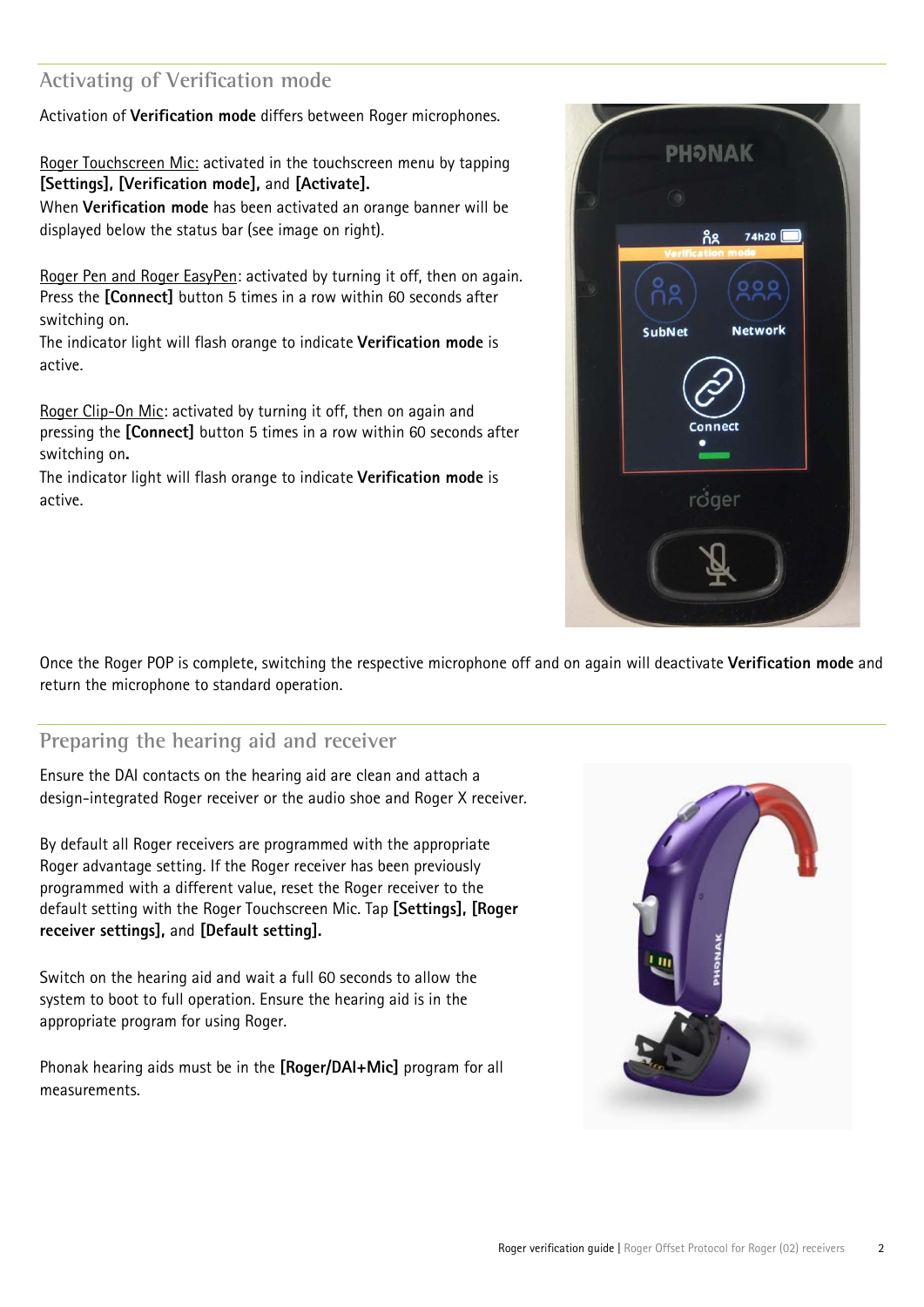### <span id="page-2-0"></span>**Connect the microphone and receivers**

With the Roger receiver attached, the hearing aid powered on and the Roger microphone in **Verification mode**, the next step is to connect the Roger receiver to the microphone.

Even if previously connected, all receivers must be connected after the microphone is in **Verification mode**.



To connect, the receiver must be powered on and within 10cm/4inches of the transmitter. Tap [Connect] on the Roger Touchscreen Mic or press [Connect] on the Roger Pen, Roger EasyPen or Roger Clip-On Mic.

Then mute the Roger microphone. This can be done with the **[Mute]** button the Roger Touchscreen Mic or via the **[On/Off/Mute]** button on the Roger Pen, Roger EasyPen and Roger Clip-On Mic.

#### <span id="page-2-1"></span>**Measuring the responses**

- 1. Attach the hearing aid to the 2cc coupler and place into the test box.
- 2. (Roger+)M65 Run a frequency response curve with a 65dB SPL input using a broadband signal (speechshaped, i.e. ISTS).
- 3. Record the response for 750 Hz, 1 kHz, and 2 kHz. Use the Roger advantage worksheet on page 4 and enter the data into the  $2^{nd}$  row.
- 4. Move the 2cc coupler together with the hearing aid out of the test box. If possible isolate the hearing aid microphone.
- 5. Confirm the Roger microphone is still powered on and then unmute it. Place it in the test box. As the transmitter is in Verification mode, the microphone is omni directional.
- 6. Roger(+M)65 Run a second frequency response curve like before with the same broadband signal at 64 dB SPL.
- 7. Record the response for 750 Hz, 1 kHz, and 2 kHz. Use the Roger advantage worksheet on Page 4 and enter the data into the  $1<sup>st</sup>$  row.



Test 1: (Roger+)M65 - hearing aid microphone in test box Test 2: Roger(+M)65 - Roger microphone in test box